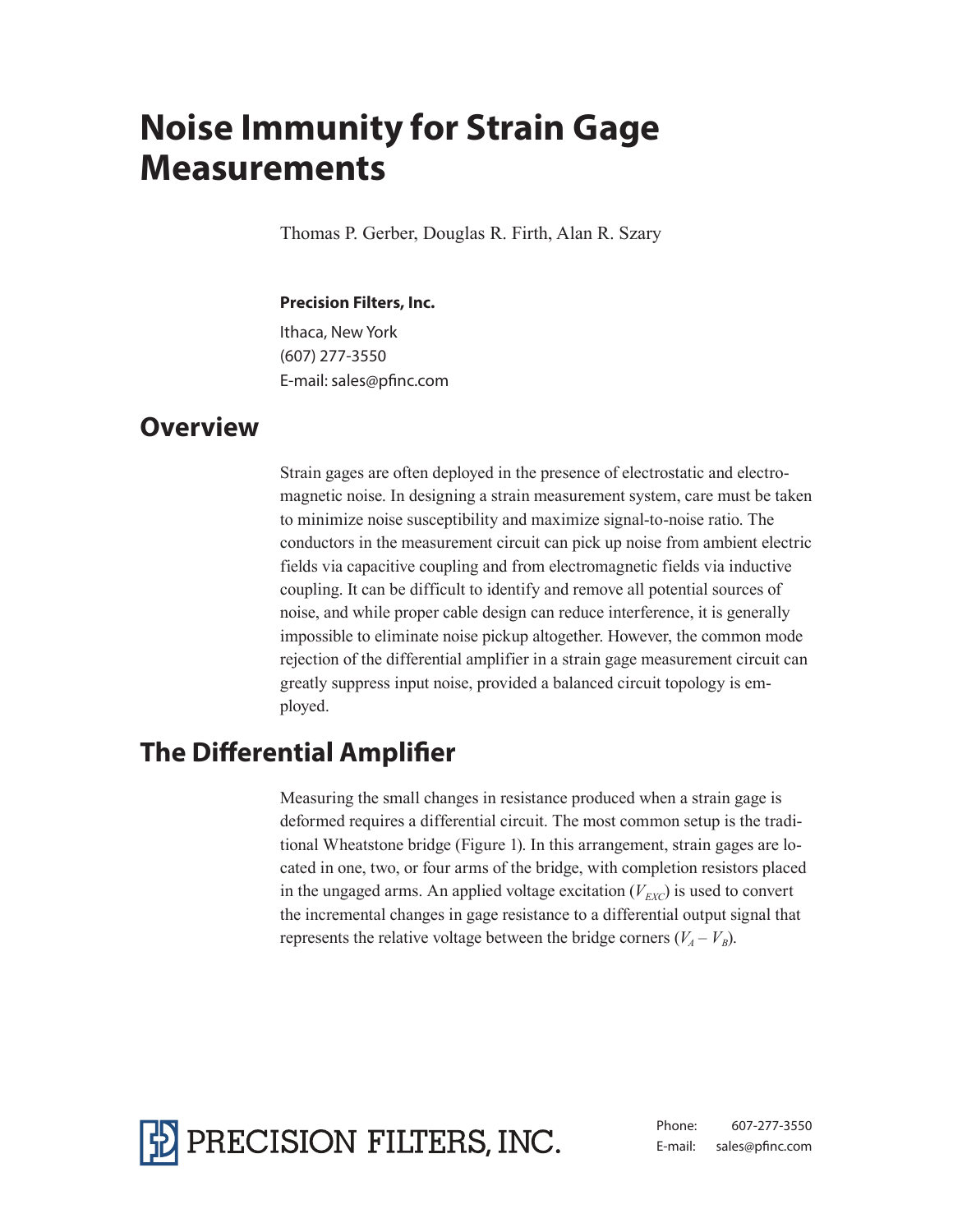

Figure 1. Diagram depicting the basic bridge-based differential circuit used to measure strain

Consider the example shown in Figure 1 with one active arm and three completion resistors. The differential signal consists of the gage signal plus the bias voltage,  $V_A$ , and the bias voltage  $V_B$ . These form the (+) and (-) signal outputs from the bridge. (Note that for bipolar excitation supplies, as is standard on Precision Filters' products, the bias voltage is nominally zero.) Both signal lines are exposed to a noise source that adds voltages  $V_{N+}$  and  $V_{N-}$  to each input via the stray coupling capacitances  $C_{N+}$  and  $C_{N-}$ . Hence the inputs to the differential amplifier are

$$
V_{+} = V_{A} + V_{N+}, V_{-} = V_{B} + V_{N-}
$$
 (1a,b)

The output of the amplifier can be expressed as

$$
V_{OUT} = A_D (V_+ - V_-) + A_C \left(\frac{V_+ + V_-}{2}\right)
$$
 (2)

The output consists of a difference-mode component with gain  $A_D$  and a common-mode component with gain  $A_C$ . Notice that voltages common to both signal lines (*V+* and *V−*) – whether noise or a DC bias – are eliminated from the difference-mode component and retained only in the common-mode component. The power of the differential amplifier therefore lies in its common-mode rejection ratio (CMRR), defined as:

$$
CMRR = \frac{A_D}{A_C} \tag{3}
$$

If the CMRR is high, the amplifier will effectively suppress noise that is common to both of the signal inputs (i.e.  $V_{N+} = V_{N-}$ ), producing a clean differential output signal that accurately measures the voltage difference between the bridge corners (Figure 1). The CMRR of a differential amplifier is commonly specified in dB; in modern signal conditioners, values usually range from 60- 80 dB below 1 kHz. Beyond a kHz, the CMRR typically drops by  $\sim$  6 dB per octave.

PRECISION FILTERS, INC.

Phone: 607-277-3550 Web Site: www.pfinc.com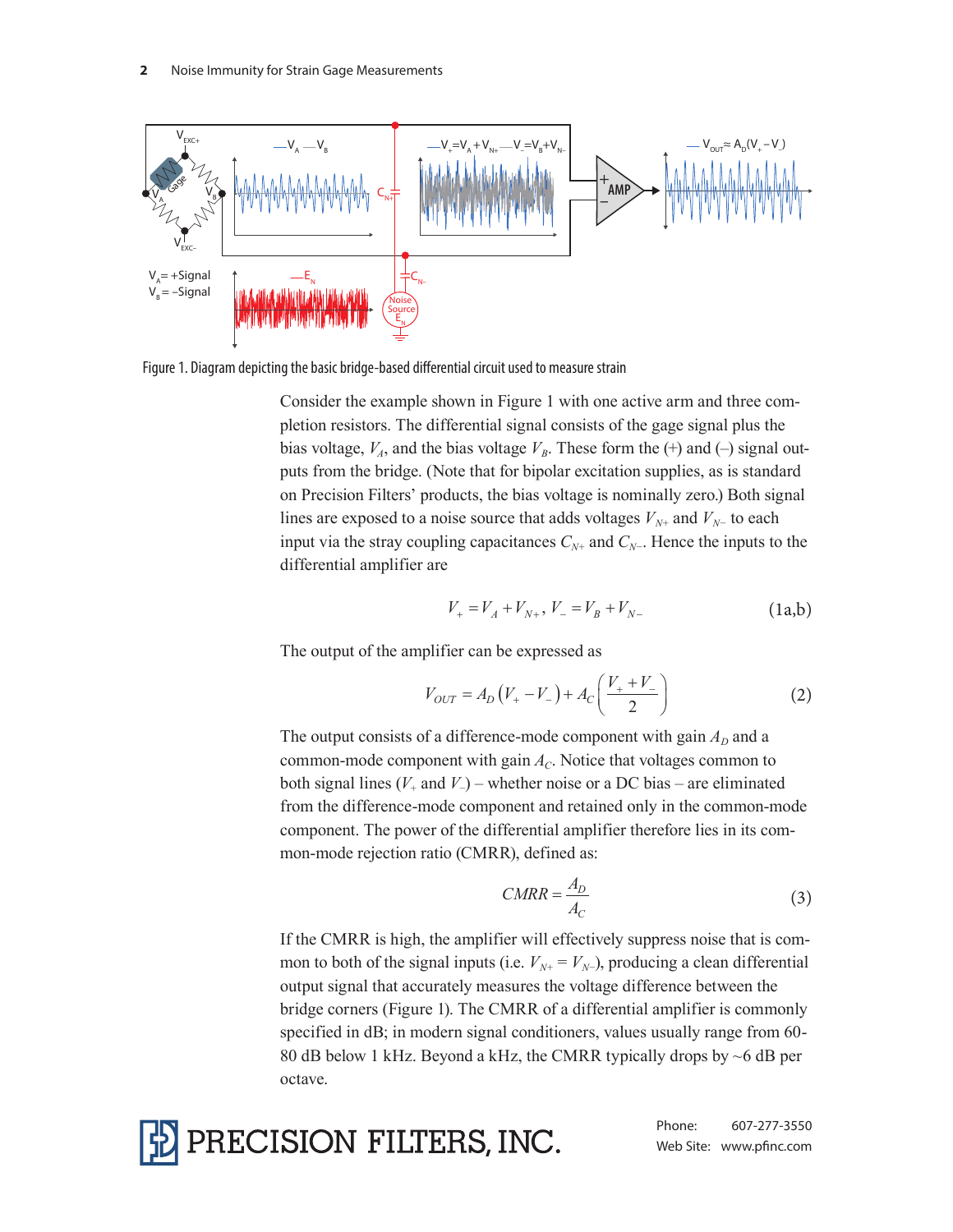Between (1) and (2), it should be obvious that the amplifier will only suppress noise that is common to both inputs. To ensure this is the case, a balanced circuit topology must be employed. Yet some of the most common circuits used for strain measurements are fundamentally unbalanced and therefore cannot take advantage of the noise-suppressing capability of the amplifier's CMRR.

## **Unbalanced Measurement Circuits**

A common measurement circuit consisting of a 3-wire Wheatstone quarter bridge is shown in Figure 2. A single active strain gage (R1) is affixed to a remote test article. Exposed lead wires extend from the gage to a shielded multi-conductor cable that connects on its opposite end to a signal conditioner. The signal conditioner provides the bridge completion (R2-R4), voltage excitation, differential amplification, and filtering.





The cable shield provides protection from electrostatic noise pickup over most of the cable length (typically 10s of feet), but the exposed lead wires at the test article are susceptible to noise pickup. In the 3-wire quarter bridge, this includes only one of the signal lines (−Signal): the +Signal line is entirely within the signal conditioner and is therefore shielded from the ambient noise source. Consequently, any noise will be retained in the difference-mode component and amplified by the difference-mode gain  $A<sub>D</sub>$ . Removal of this noise will then require aggressive low-pass filtering, limiting the measurement to static strain only.

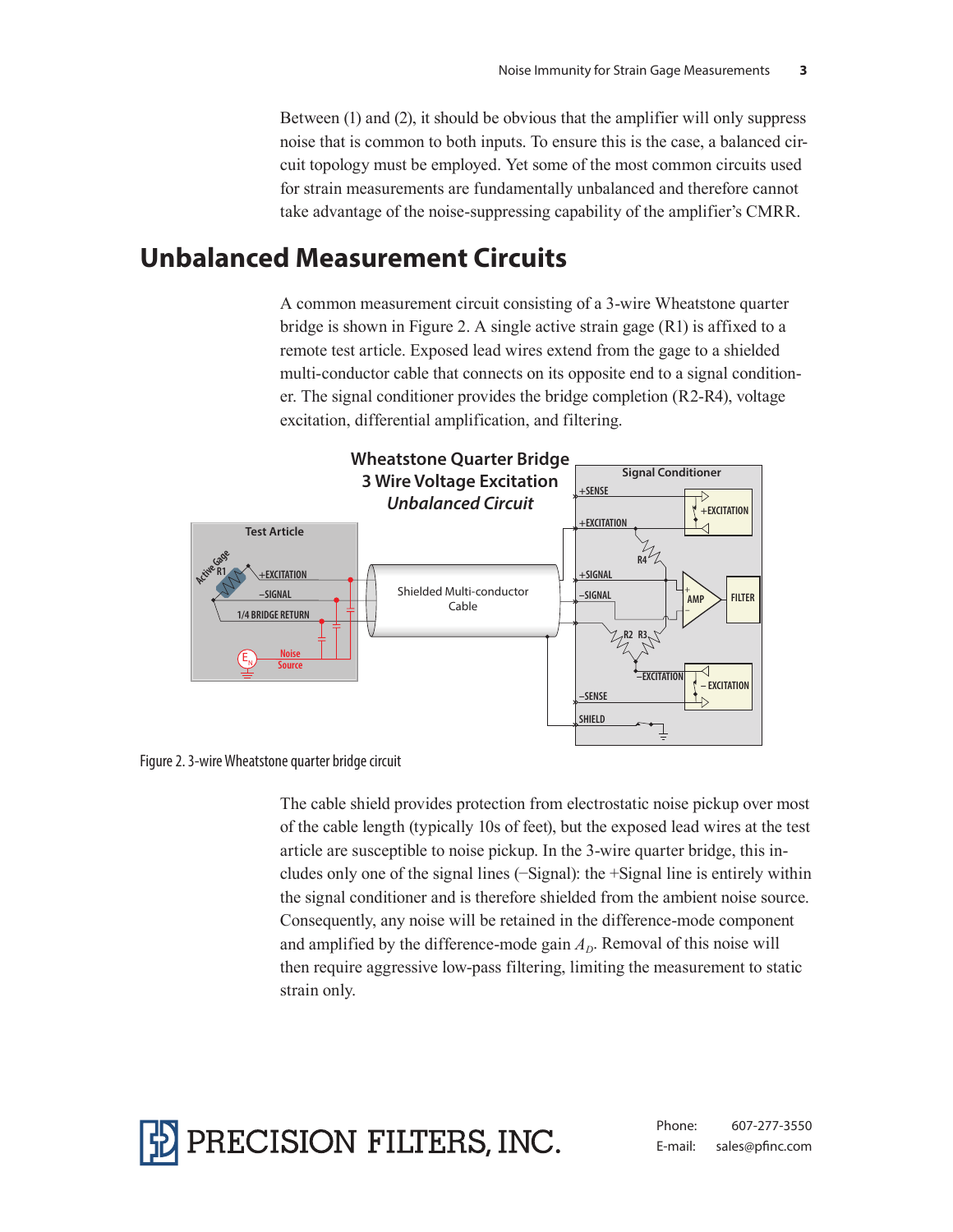



Another common measurement circuit is the 3/5-wire Wheatstone half bridge (Figure 3). In this setup, an active gage (R1) is paired with either a second active gage or a compensating ("dummy") gage (R2) on the test article. (This setup can provide temperature compensation in environments where significant thermal output is expected from the gages.) The addition of remote sense connections allows for exact measurements of the voltage excitation to the bridge (negating voltage drops due to lead wire resistance), but notice that the circuit is still unbalanced with respect to noise because the +Signal line remains inside the signal conditioner. So this topology is also limited to measurement of static strain only.

### **Balanced Measurement Circuits**

In the previous examples, completion of the Wheatstone bridge inside the signal conditioner resulted in an unbalanced circuit. To ensure balance for CMRR noise suppression, all gages and completion resistors must be remotely located with the test article. Figure 4 shows the same paired gage setup as Figure 3, but with the completion resistors R3 and R4 collocated with the gages. This results in a 4-wire (or 6-wire if remote sense is included to eliminate lead-wire resistance effects) connection between the remote full bridge and the signal conditioner. In this setup, both signal lines are exposed on the gage side of the circuit, and should therefore couple to the same noise source.



Phone: 607-277-3550 Web Site: www.pfinc.com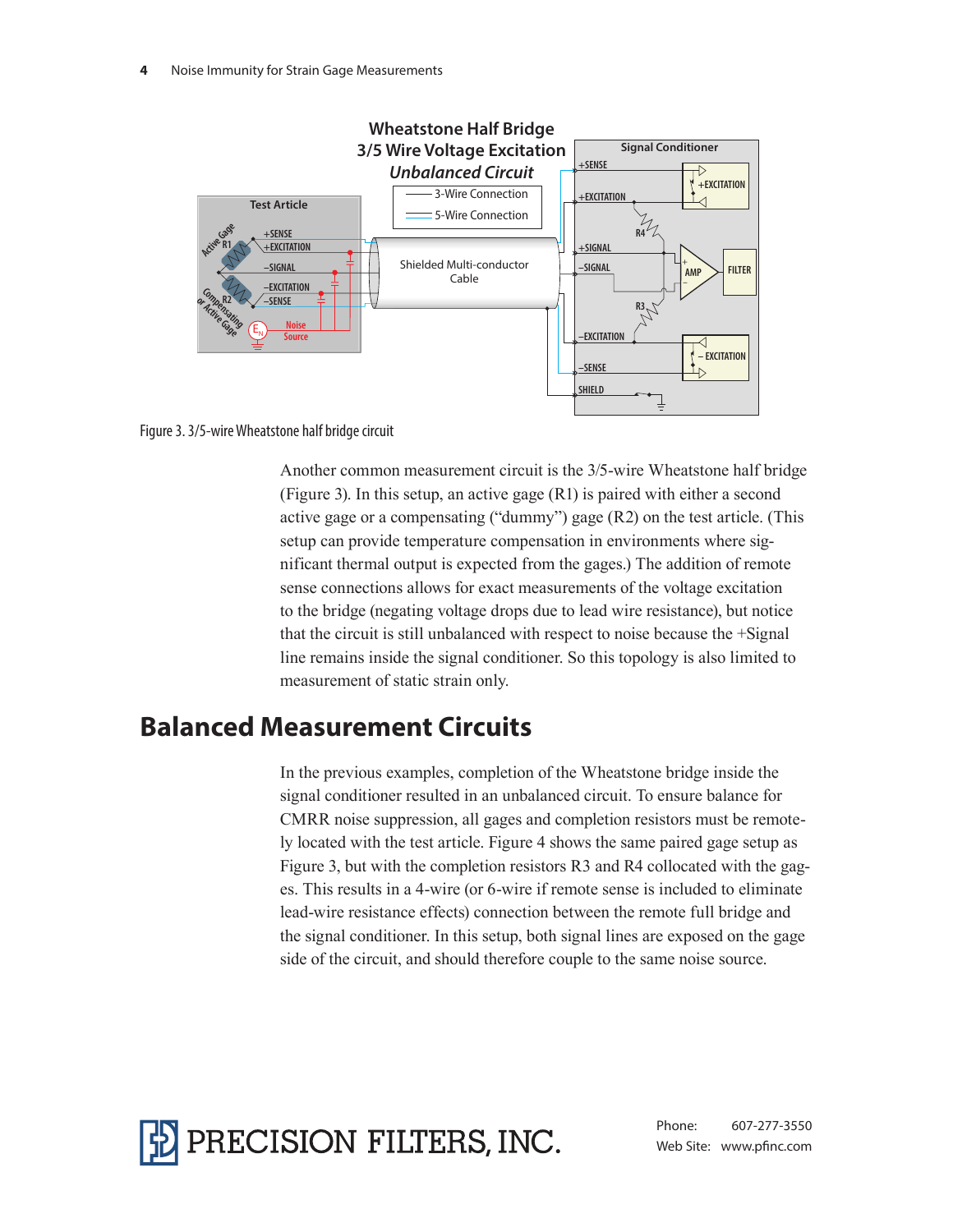



The requirement for collocated gages and completion resistors, and a minimum of 4 connecting wires, can pose problems for some strain measurement applications. An alternative setup that uses a constant current to excite the gages provides an inherently balanced circuit with respect to noise suppression.

Figure 5 shows an example of a 2/4-wire Balanced Constant Current™ (BCCTM) circuit with a single active strain gage. In this configuration, current is "pushed" through the gage from the + Excitation source and returns ("pulled") to the – Excitation source. Changes in gage resistance are measured as a voltage difference across the gage by the +Signal and –Signal lines. A 2-wire connection can be used to effectively measure both static and dynamic strain if the cable lead-wire resistance is negligible. A 4-wire Kelvin connection separates signal and excitation leads to eliminate lead-wire effects. In either case, the circuit is balanced with respect to noise pickup.



Phone: 607-277-3550 E-mail: sales@pfinc.com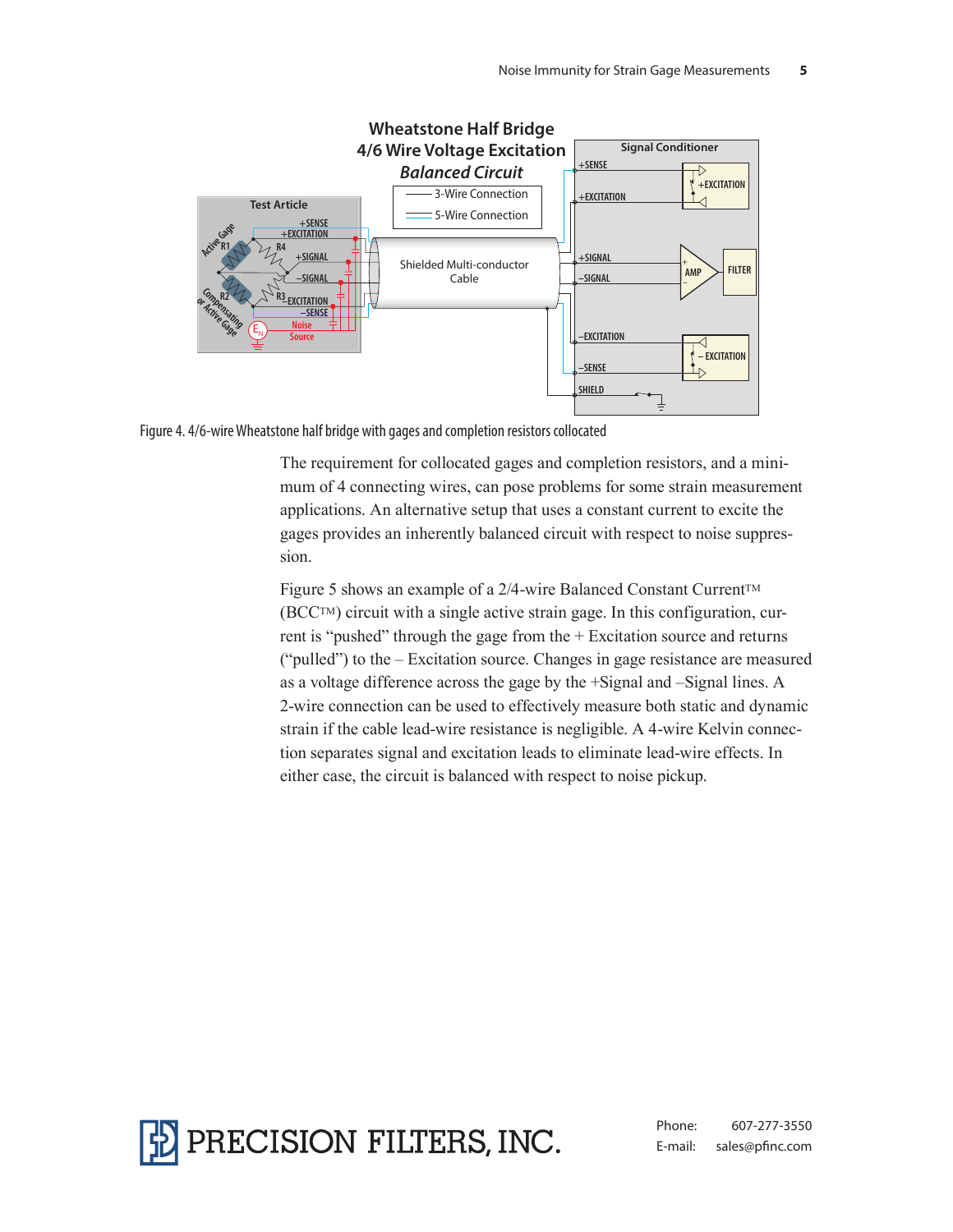

Figure 5. 2/4-wire Push-Pull BCC circuit for a single active strain gage

BCC excitation can also be applied to paired gages (i.e. the half bridge in Figure 4) using the Push-Push method (Figure 6). In this setup, matched excitation currents are "pushed" through each gage and returned to ground through a third wire. As with the Push-Pull method, the circuit is balanced with respect to noise pickup, and separating the signal and excitation lines (5-wire connection) will eliminate any lead-wire resistance effects. It's worth emphasizing that to achieve the same level of noise protection and insensitivity to lead-wire resistance, the BCC measurement circuit will always require fewer wires than a traditional Wheatstone bridge. As a case in point, if leadwire resistance is negligible and a remote ground connection is available at the sensor, the Push-Push circuit can provide simultaneous measurements of static and dynamic strain with only a 2-wire connection.



Phone: 607-277-3550 Web Site: www.pfinc.com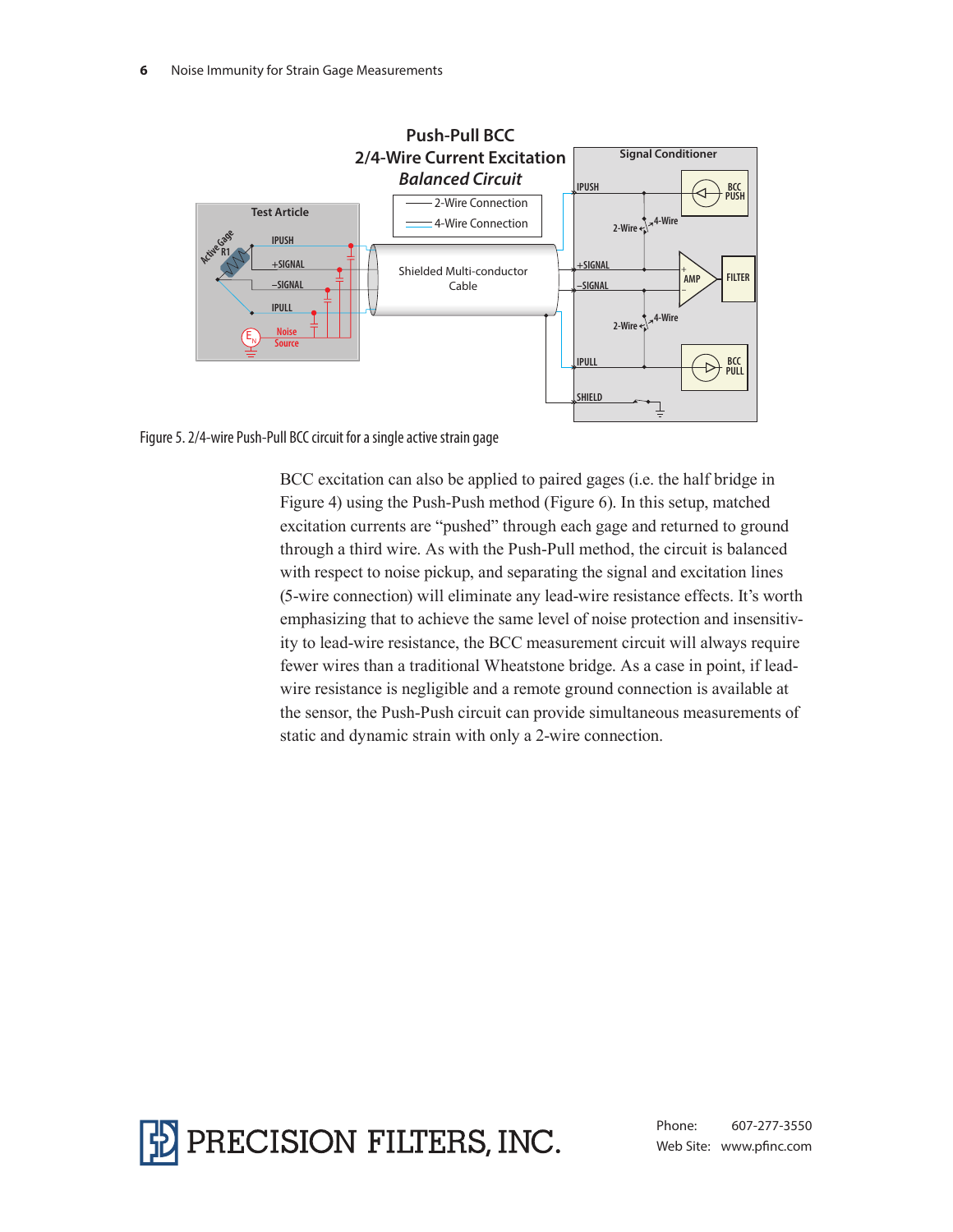

Figure 6. 3/5-wire Push-Push BCC circuit for paired strain gages

Characterizing a circuit topology as balanced assumes that noise coupling will be equivalent on the signal lines so long as they are similarly exposed. For this condition to be realized, the difference in stray coupling capacitances *CN+* and *CN−* should be minimized. Use of shielded twisted-pair cable will ensure that the signal lines are proximal – and hence equidistant from interfering noise sources so that  $C_{N+} \approx C_{N-}$  – and, where shielded, protected from electrostatic noise coupling (Figure 7).



Figure 7. Preferred cable (shielded twisted-pair) for balanced strain gage measurement circuits

It should be noted that electrostatic shielding will not protect against magnetic noise: magnetically-induced voltages will only be suppressed if their amplitude and phase are equivalent on each of the signal lines. As with stray capacitances, the use of tightly twisted conductors will ensure that the signal lines are proximal and equidistant from any interfering magnetic noise source.